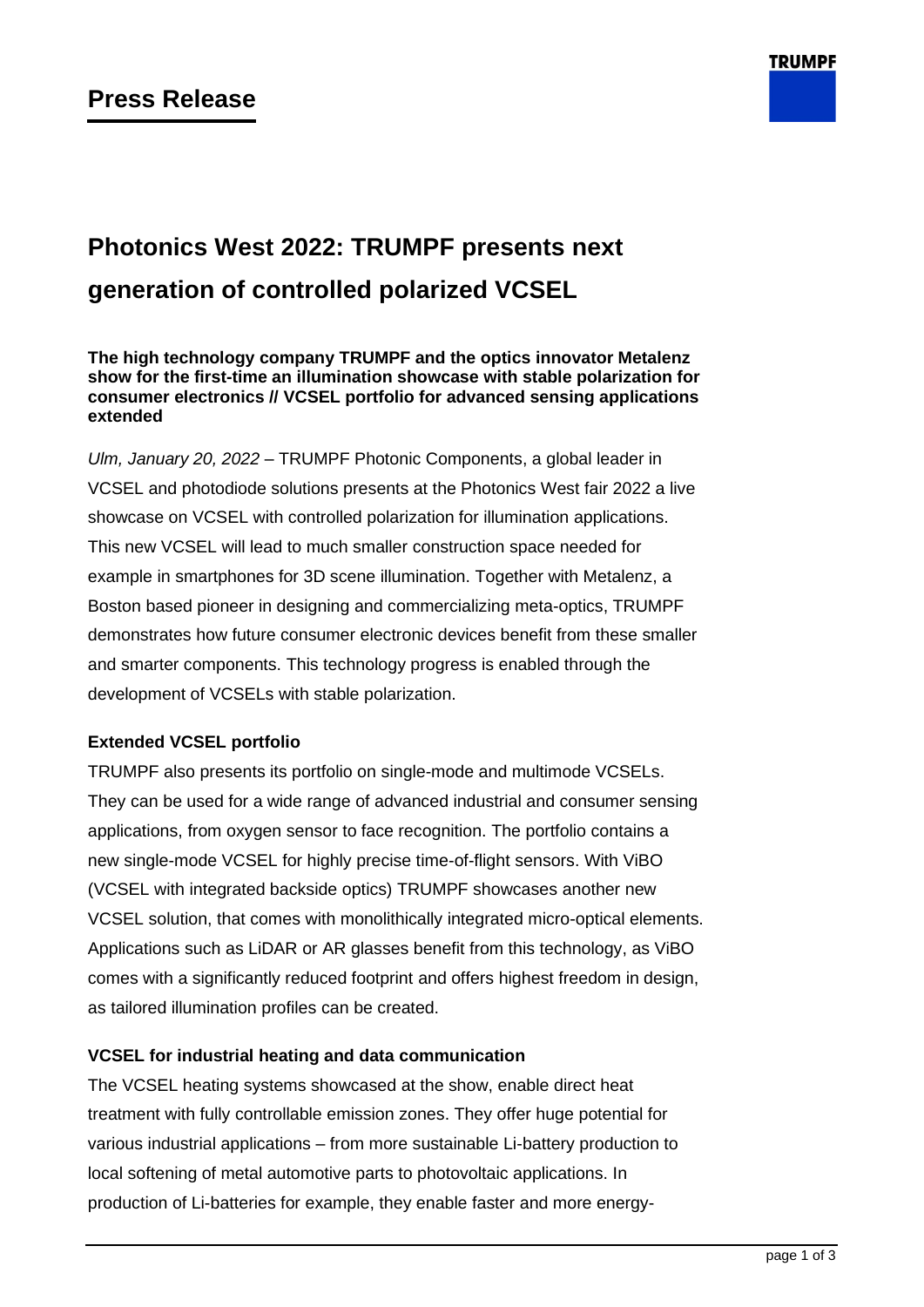# **Press Release**

efficient drying of active material and therefore a lot more efficient production process. The modules are highly flexible and compact, enabling high efficiency and quality.

The portfolio of TRUMPF Photonic Components is completed by VCSEL and photodiode solutions for optical communication. Media transmission via fiber optical communication is a raising field as the amount of data, that has to be transferred, is increasing. The solutions offer high date rates at low power consumption and low latency to fulfill the highest demands of data centers.

#### **Visit TRUMPF at Photonics West 2022: booth 327**

Digital photographs in print-ready resolution are available to illustrate this press release. They may only be used for editorial purposes. Use is free of charge when credit is given as "Photo: TRUMPF". Graphic editing – except for cropping the main subject – is prohibited. Additional photos can be accessed at the [TRUMPF Media Pool.](https://mediapool.trumpf.com/)



#### **Polarized VCSEL for smartphone applications**

Illumination applications such as face recognition, 3D mapping or camera autofocus can be addressed by the polarized VCSEL. Less components are needed and overall building space within the devices can be reduced.



### **ViBO – VCSEL with Integrated Backside Optics**

Freedom in design is given by ViBO. Various illumination profiles can be created thanks to monolithically integrated micro-optical elements.



#### **Clean room facility of TRUMPF Photonic Components**

At the clean room facility in Ulm, Germany, TRUMPF manufactures VCSELs and photodiodes.